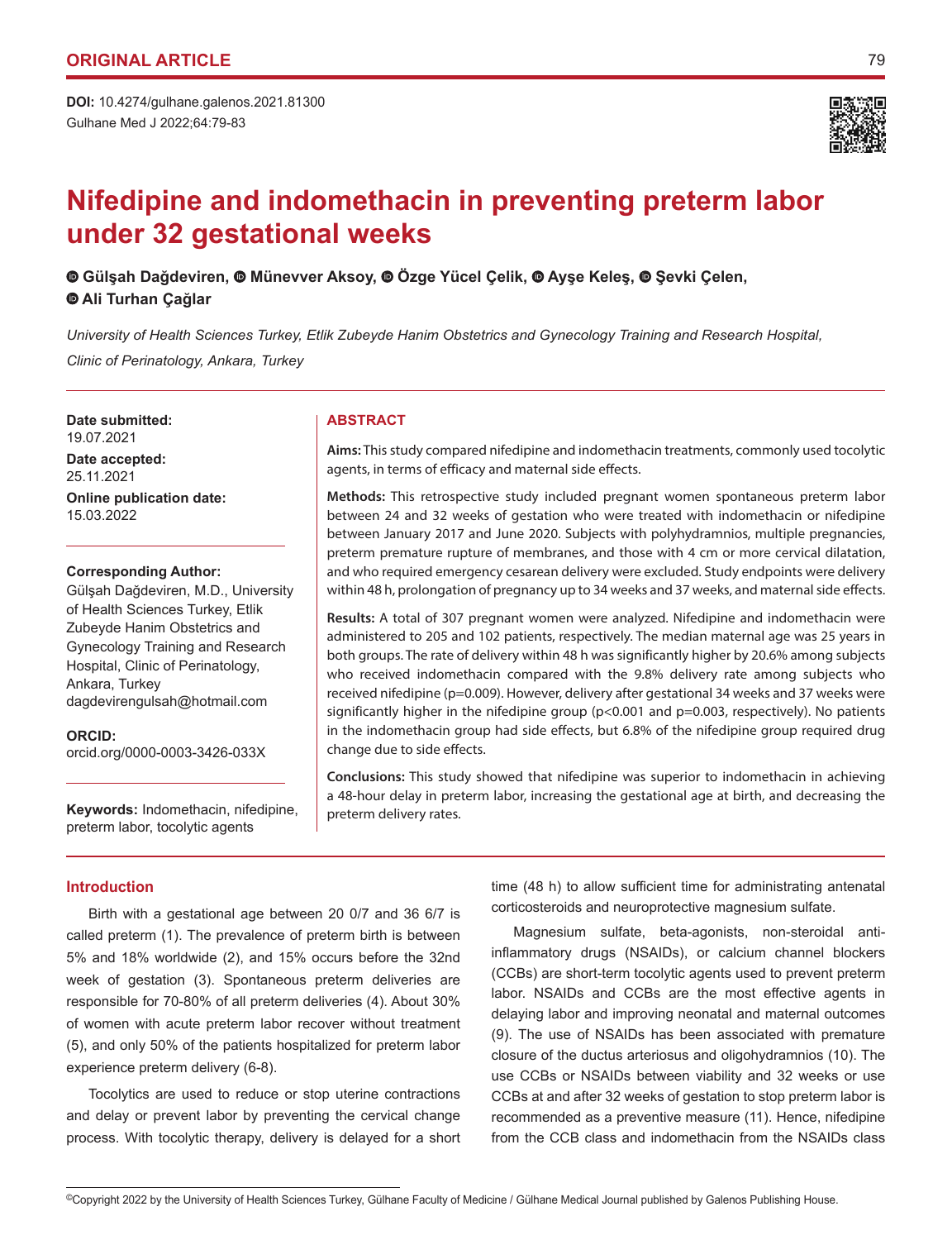are widely used. Studies comparing NSAIDs and CCB have obtained different results (12-15).

This study aimed to compare the efficacy and maternal side effects of commonly used tocolytic nifedipine and indomethacin as the first-line treatment.

# **Methods**

The study was conducted retrospectively between January 2017 and June 2020 and approved by the Etlik Zubeyde Hanim Obstetrics and Gynecology Training and Research Hospital Institutional Review Board (decision no: 2020-14/08, date: 14.09.2020).

The study included pregnant women at a gestational age between 24 and 32 weeks (confirmed by the date of last menstruation and first-trimester ultrasound) who were admitted to the hospital with spontaneous preterm labor, and were treated with nifedipine or indomethacin. Patients with polyhydramnios, multiple pregnancies, preterm premature rupture of membranes, or 4 cm or more cervical dilatation were excluded.

Preterm labor diagnosis was defined in line with the recommendations of the American College of Obstetricians and Gynecologists (ACOG) Committee on Practice Bulletins: Management of Preterm Labor: as "regular uterine contractions accompanied by changes in cervical dilatation and/or effacement or in the presence of signs of cervical dilatation of at least 2 cm in addition to regular contractions" (1).

In our center, nifedipine is administered orally at 10 mg (1 capsule) in 3 doses, 20 min apart, followed by 10 mg orally every 6 h for 48 h. Indomethacin is given rectal 100 mg (1 suppository) loading followed by 25 mg orally every 6 h for 48 h. A course of betamethasone (12 mg intramuscular 2 doses every 24 h) to accelerate fetal lung maturation and neuroprotective magnesium sulfate 6 g loading and 2 g/h maintenance therapy is given to women at high risk of delivery within 24 h. Maternal blood pressure is monitored every 15 min for the first 2 h, and every 4-6 hours thereafter. Medication changes due to maternal symptoms such as nausea, reflux, vomiting, flushing, headache, dizziness, palpitations, tachycardia, or maternal hypotension (systolic and diastolic blood pressure <90 mmHg and <50 mmHg, respectively) are recorded. Uterine contractions are constantly monitored.

Information such as uterine contractions, maternal side effects, and time of delivery after treatment was obtained from the patient records. Response to treatment was defined as cessation of uterine contractions within the first 2 h. Posttreatment birth information was recorded at three-time points (up to 48 h, 34 weeks, or 37 weeks). Subjects whose drugs were changed due to side effects or drug unresponsiveness, those who needed an emergency cesarean section for any reason during treatment, and those who did not give birth in our hospital were further excluded from the study.

### **Statistical Analysis**

Data were analyzed using Statistical Package for the Social Sciences Statistics for Windows, version 23.0 (Armonk, NY: IBM Corp., 2015). Kolmogorov-Smirnov test was used to test the distribution of the variables. Mann-Whitney U test was used to compare the numerical data between the indomethacin and nifedipine groups if the variables were not normally distributed. The chi-square test was used to compare categorical variables between groups. Descriptive statistics were reported as median (interquartile range) for continuous variables and numbers (percentages) for categorical variables. P<0.05 was considered statistically significant.

# **Results**

A total of 330 patients hospitalized for preterm labor between 24 and 32 weeks of gestational age and who needed tocolysis were included in this analysis.

As shown in Table 1, age, body mass index, parity, previous preterm birth history, gestational age at the time of tocolysis, initial cervical dilatation and effacement status, and history of tocolysis in the current pregnancy was not different between the two groups.

Table 2 shows the obstetric results of the drug responses of both groups. In the first two hours, 84 patients (82.4%) receiving indomethacin and 176 patients (85.9%) receiving nifedipine responded to the tocolytic agent, and uterine contractions stopped (p=0.422). Delivery occurred within 48 h in 20.6% and 9.8% of the patients receiving indomethacin and nifedipine, respectively (p=0.009). Delivery occurred after 34 weeks of gestation in 47.1% of the patients treated with indomethacin and 67.8% of the patients treated with nifedipine (p<0.001). Term delivery (>37 weeks) rates were 28.4% among the subjects treated with indomethacin and 45.9% among those who received nifedipine (p=0.003). Preterm birth rates were 71.6% and 54.1% in the indomethacin and nifedipine groups, respectively (p=0.004). The week of delivery was lower in those treated with indomethacin than those treated with nifedipine (p<0.001).

Maternal side effects (hypotension (n=8) and tachycardia (n=7) requiring a drug change developed in 15 (6.8%) of 220 patients using nifedipine. No patients receiving indomethacin was developed side effects. The rate of maternal side effects was significantly higher in the nifedipine group (p=0.026). Eight (7.3%) of 110 patients who received indomethacin were subject to drug change due to treatment unresponsiveness. These patients were excluded from the study due to medication changes. Of the remaining 307 patients, 205 were treated with nifedipine and 102 with indomethacin. Neuroprotective magnesium sulfate treatment was administered to 36 patients in the indomethacin and 19 patients in the nifedipine group, respectively.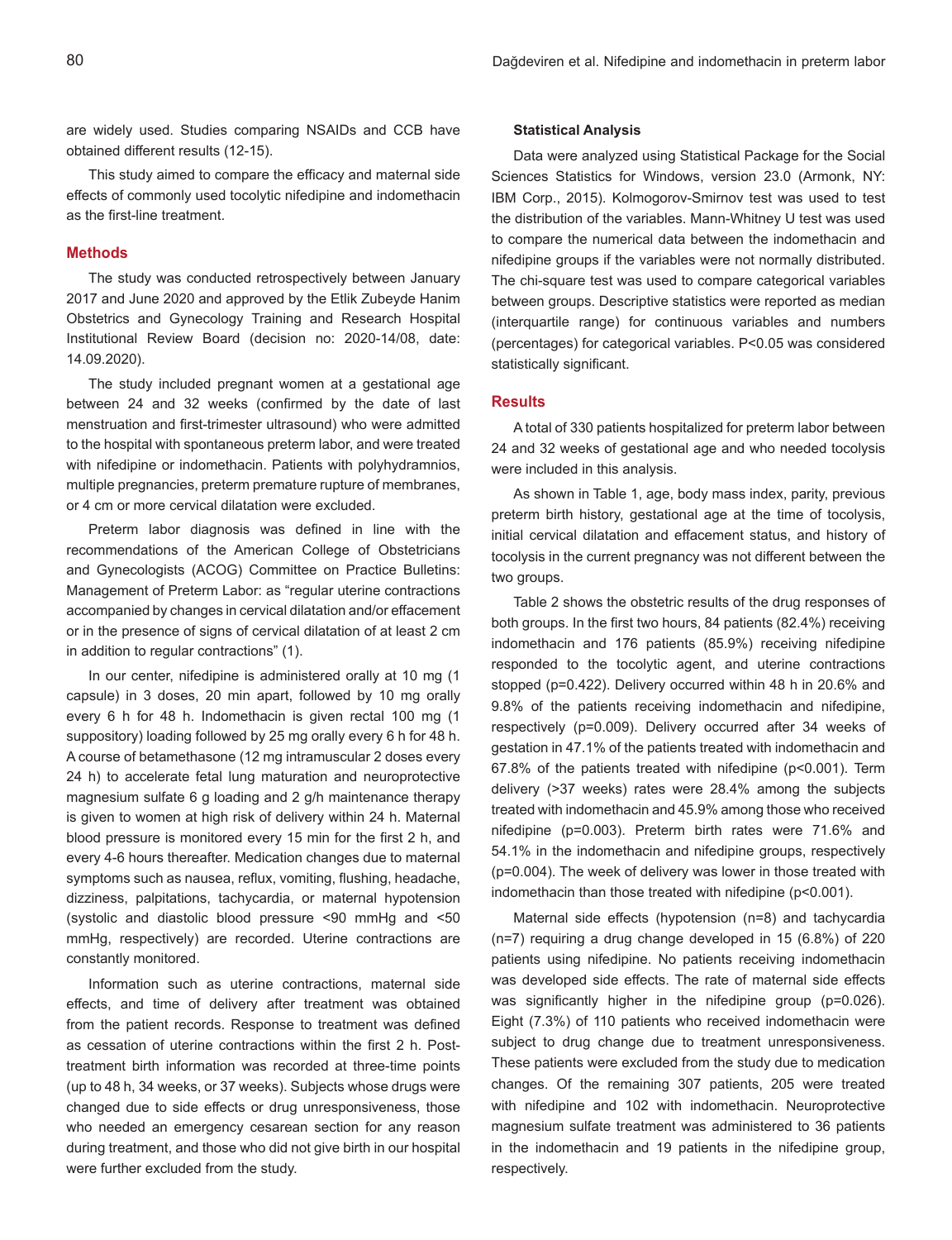| Table 1. Maternal characteristics of the sample (n=307)                     |                      |                    |       |  |
|-----------------------------------------------------------------------------|----------------------|--------------------|-------|--|
|                                                                             | Indomethacin (n=102) | Nifedipine (n=205) | p     |  |
| Age <sup>a</sup>                                                            | 25(8)                | 25(7)              | 0.541 |  |
| Body mass index <sup>a</sup>                                                | 25(4.7)              | 26(4.3)            | 0.234 |  |
| Nullipare <sup>b</sup>                                                      | 62(60.8)             | 125(61.0)          | 0.974 |  |
| <b>Multipare</b> <sup>b</sup>                                               | 40 (39.2)            | 80 (39.0)          |       |  |
| Prior preterm birth <sup>b</sup>                                            | 11(10.7)             | 27(13.1)           | 0.587 |  |
| Gestational age <sup>b</sup>                                                | 29(3.8)              | 29(2.3)            | 0.641 |  |
| Prior tocolytic history <sup>b</sup>                                        |                      |                    |       |  |
| <b>Yes</b>                                                                  | 11(10.8)             | 24(11.7)           | 0.811 |  |
| N <sub>o</sub>                                                              | 91(89.2)             | 181 (88.3)         |       |  |
| Cervical dilatation <sup>b</sup>                                            |                      |                    |       |  |
| $<$ 2 cm                                                                    | 71 (69.6)            | 136 (66.3)         | 0.565 |  |
| $>2$ cm                                                                     | 31(30.4)             | 69 (33.7)          |       |  |
| Cervical effacement <sup>b</sup>                                            |                      |                    |       |  |
| $< 50\%$                                                                    | 75 (73.5)            | 166(81.0)          | 0.135 |  |
| $>50\%$                                                                     | 27(26.5)             | 39(19.0)           |       |  |
| <sup>a</sup> Median (interquartile range), <sup>b</sup> number (percentage) |                      |                    |       |  |

# **Table 2. Obstetric outcomes (n=307)**

|                                                                     | Indomethacin group<br>$(n=102)$ | Nifedipine group (n=205) | p value |
|---------------------------------------------------------------------|---------------------------------|--------------------------|---------|
| Response in the first 2 hours <sup>a</sup>                          | 84 (82.4)                       | 176 (85.9)               | 0.422   |
| Delivery in 48 hours <sup>a</sup>                                   | 21(20.6)                        | 20(9.8)                  | 0.009   |
| Gestational age at delivery <sup>a</sup>                            |                                 |                          |         |
| $\geq$ 34 week                                                      | 48 (47.1)                       | 139 (67.8)               | < 0.001 |
| $\geq$ 37 week                                                      | 29(28.4)                        | 94(45.9)                 | 0.003   |
| Preterm birth (<37 week) <sup>a</sup>                               | 73 (71.6)                       | 111(54.1)                | 0.003   |
| Birth week <sup>b</sup>                                             | 33(7.5)                         | 36(5.6)                  | < 0.001 |
| shlopped and the commission of the college distance and the present |                                 |                          |         |

<sup>a</sup>Number (percentage), <sup>b</sup>median (interquartile range)

# **Discussion**

The response to the drug in the first 2 h was similar in both groups. Delayed labor for 48 h and delivery after 34 weeks of gestation and after 37 weeks were significantly higher in the pregnant women taking nifedipine. Gestational age at birth was significantly lower in the women given indomethacin. Whereas no patient in the indomethacin group produced any side effects, 6.81% of them in the nifedipine group required drug change due to the side effects.

NSAID, CCB, betamimetics, magnesium sulfate, and oxytocin receptor antagonists used as tocolytic agents are more effective than placebo in delaying labor for 48 h (9,16). However, the use of betamimetics and magnesium sulfate is no longer recommended for tocolysis due to high maternal and fetal side effects (11,17). Nifedipine and indomethacin are now more popular and widely used tocolytic agents. However, the choice of primary care treatment varies. The National Institute for Health and Care Excellence guideline (18), the French College of Gynecologists and Obstetricians guideline (19), and the World Health Organization (20) recommend nifedipine as a

first-line treatment. Some authors recommend indomethacin as first-line tocolytic therapy for women between 24 and 32 weeks of gestation (12). In many studies, indomethacin treatment for tocolysis was compared with placebo with the result that indomethacin-prolonged pregnancy, but different results were shown in neonatal morbidity or mortality (14). A study by Haas et al. (21) concluded that indomethacin was effective in prolonging labor for 48 h compared to placebo, having low maternal side effects and good neonatal outcomes. A review article published in 2015 concluded that indomethacin was not different from placebo, magnesium sulfate, or CCB in terms of side effects, and it was associated with fewer maternal side effects than betamimetics (14). Kashanian et al. (13) reported that, among 79 preterm women, nifedipine was more successful than indomethacin in stopping contractions within 2 h of starting treatment. Additionally, when the contractions stopped within the first 2 h with indomethacin, the effect continued for up to 48 h. Different from previous studies, although the response to treatment was similar in the first 2 h, nifedipine was more effective than indomethacin in delaying delivery.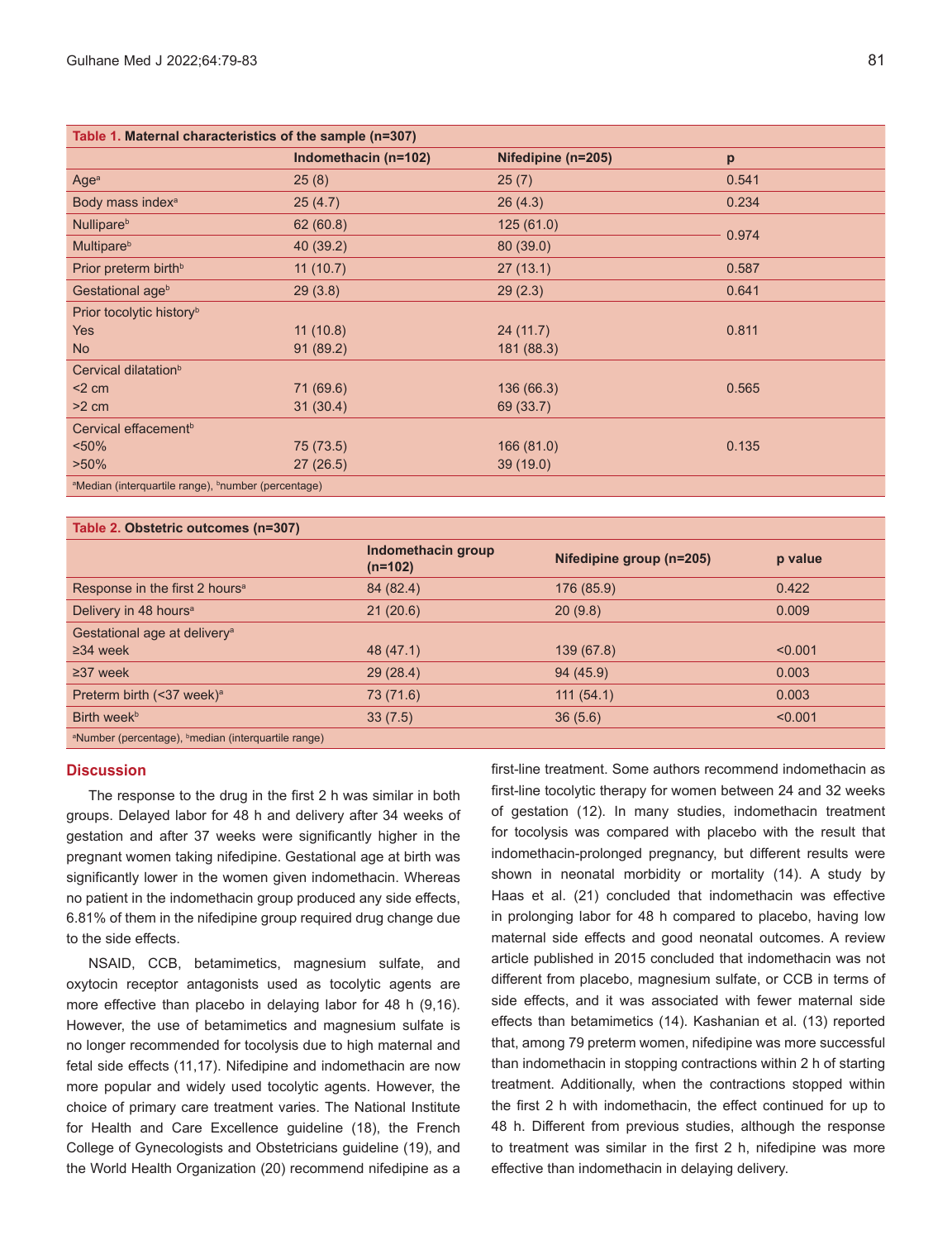A recent Cochrane review concluded that indomethacin was a powerful tocolytic with low maternal side effects but remained suspicious for fetal complications (17). NSAIDs cross the placental barrier and inhibit fetal prostaglandin synthesis; thus, due to decreased renal blood flow and increased vasopressin effect, fetal kidney failure and oligohydramnios develop in 70% of the cases with their use beyond 72 hours (22). Additionally, indomethacin is recommended before the 32nd week of gestation and for a maximum of 48 h to prevent premature closure of the ductus arteriosus (23). Although the ACOG recommends indomethacin for treating preterm labor (1), indomethacin treatment is not recommended by some authors and organizations (14,20,24,25), or limited use is recommended due to controversial and insufficient data (26). Our study did not evaluate the effects of nifedipine and indomethacin on the fetus; on the other hand, it focused on the effectiveness of nifedipine and indomethacin in stopping preterm labor.

CCB causes relaxation of the myometrium by blocking the flow of calcium through the cell membranes. The commonly used agent in this group is nifedipine (11). Haas et al. (21) reported that CCBs could delay the delivery for 48 h in 66% of the preterm labor cases and seven days in 62% of them. In a review comparing tocolytic agents, the authors reported that nifedipine was superior to betamimetics in delaying delivery beyond 48 h, seven days, and 34 weeks of gestation (27). Additionally, nifedipine reduces adverse neonatal outcomes relative to betamimetics and NSAIDs. In a single-center, randomized clinical trial that compared magnesium sulfate, nifedipine, and indomethacin for efficacy and maternal side effects among women with acute preterm labor, no differences among the three drugs were observed in delaying delivery for more than 48 h or seven days. Additionally, there was no difference in terms of gestational age at birth (28). CCBs improved neonatal morbidity compared to NSAIDs (11). Nifedipine is one of the safe tocolytic agents first preferred in clinical practice in medical treatment in the threat of preterm labor due to its rarity of maternal and fetal side effects and its oral applicability (29). In our study, only 9.8% of the patients who received nifedipine delivered before 48 h. Unlike previous studies, nifedipine was more successful in delaying labor than indomethacin, and the gestational age at birth was longer. We suggest that the pregnancy with preterm labor, the first choice of drug should be nifedipine to prevent birth before 32 weeks of gestation, and indomethacin should be an option for those who cannot tolerate nifedipine.

Our study has some limitations. We did not record the newborn outcomes. Additionally, we could not evaluate the effects of combinations as the number of patients who received nifedipine plus magnesium sulfate therapy was small. However, the study includes a reliable analysis of the response to tocolytic therapy and maternal side effects among patients presenting with preterm labor.

# **Conclusion**

In conclusion, the results of our study showed nifedipine was superior to indomethacin in delaying labor for 48 h, which is the goal of treatment in preterm labor. Thus, increasing the gestational age at birth and reducing preterm birth rates were more likely with nifedipine.

### **Ethics**

**Ethics Committee Approval:** The study was approved by the Etlik Zubeyde Hanim Obstetrics and Gynecology Training and Research Hospital Institutional Review Board (decision no: 2020-14/08, date: 14.09.2020).

**Informed Consent:** Retrospective study.

**Peer-review:** Externally peer-reviewed.

#### **Authorship Contributions**

Surgical and Medical Practices: G.D., Concept: G.D., Design: G.D., Data Collection or Processing: M.A., Analysis or Interpretation: Ö.Y.Ç., A.K., Literature Search: G.D., Ş.Ç., A.T.Ç., Writing: G.D., A.T.Ç.

**Conflict of Interest:** No conflict of interest was declared by the authors.

**Financial Disclosure:** The authors declared that this study received no financial support.

### **References**

- 1. American College of Obstetricians and Gynecologists' Committee on Practice Bulletins--Obstetrics. Practice Bulletin No. 171: Management of Preterm Labor. Obstet Gynecol. 2016;128:155-164.
- 2. Blencowe H, Cousens S, Oestergaard MZ, et al. National, regional, and worldwide estimates of preterm birth rates in the year 2010 with time trends since 1990 for selected countries: a systematic analysis and implications. Lancet. 2012;37:2162- 2172.
- 3. World Health Organization WHO, March of Dimes, Partnership for Maternal, Newborn & Child Health, Save the Children. Born too soon: the global action report on preterm birth. Last Accessed Date: February 15, 2021. Available from: www.who. int/maternal \_ child \_adolescent/documents/born\_too\_soon/ en/
- 4. Robinson JN, Norwitz ER. Preterm birth: risk factors, interventions for risk reduction, and maternal prognosis. Uptodate. https://www.uptodate.com/contents/preterm-birthrisk-factors-interventions-for-risk-reduction -and-maternalprognosis. Accessed March 1, 2021
- 5. Lewit EM, Baker LS, Corman H, Shiono PH. The direct cost of low birth weight. Future Child. 1995;5:35-56.
- 6. Ferguson JE, Dyson DC, Holbrook RH Jr, Schutz T, Stevenson DK. Cardiovascular and metabolic effects associated with nifedipine and ritodrine tocolysis. Am J Obstet Gynecol. 1989;161:788-795.
- 7. Ferguson JE, Dyson DC, Schutz T, Stevenson DK. A comparison of tocolysis with nifedipine or ritodrine: analysis